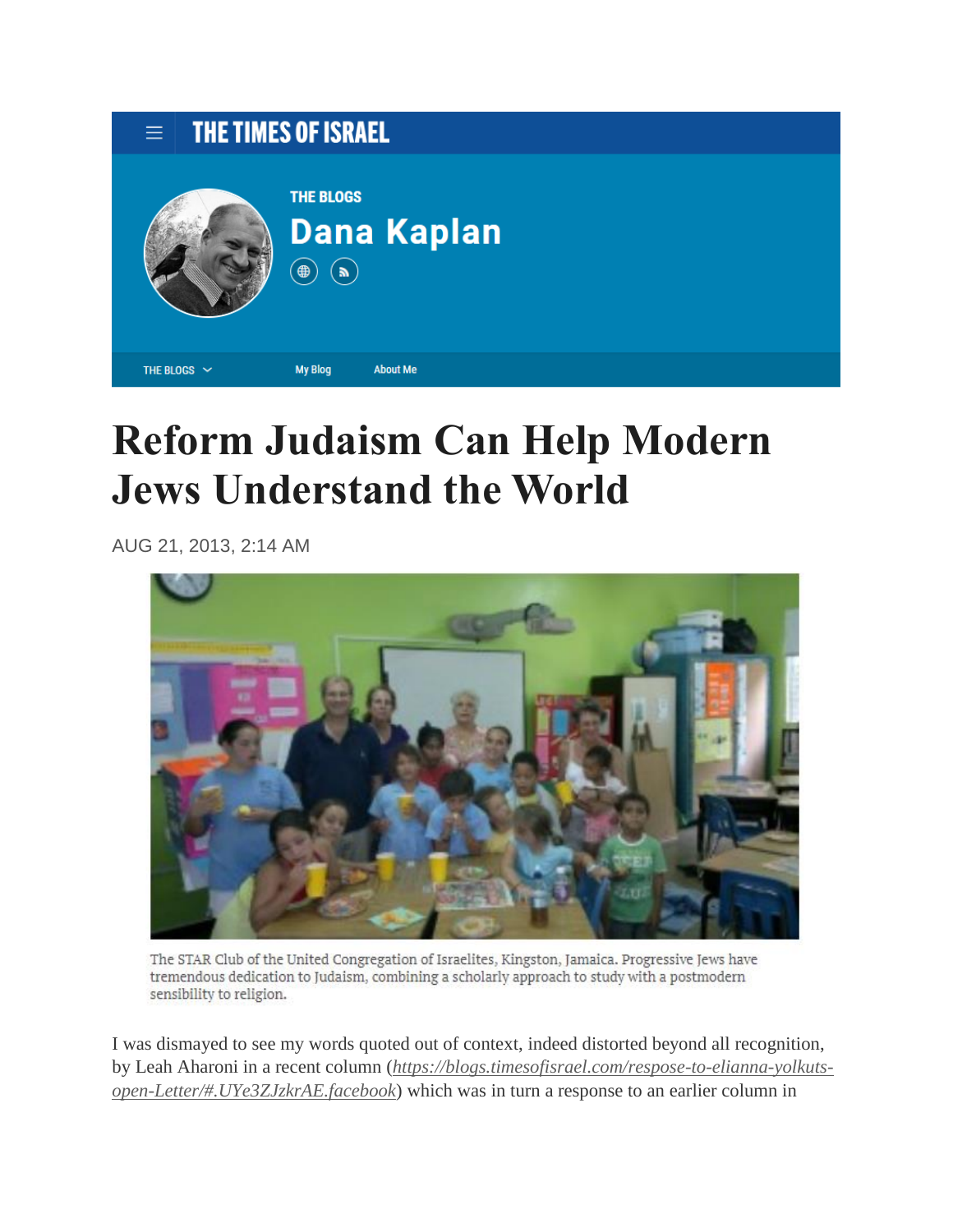another newspaper (*[http://www.haaretz.com/jewish-world/rabbis-round-table/an-open-letter-to](http://www.haaretz.com/jewish-world/rabbis-round-table/an-open-letter-to-leah-aharoni-on-behalf-of-religious-freedom-in-israel.premium-1.518665)[leah-aharoni-on-behalf-of-religious-freedom-in-israel.premium-1.518665](http://www.haaretz.com/jewish-world/rabbis-round-table/an-open-letter-to-leah-aharoni-on-behalf-of-religious-freedom-in-israel.premium-1.518665)*).

I am a proud Reform Jew and I write critically of my movement out of love for it. My primary goal is to strengthen Reform Judaism by encouraging others to think critically about our central tenets and how we could and should adapt them to the challenges of modern life and postmodern thought.

But the misinformed blogger writes, "Having to choose between vibrant, authentic, multidimensional Judaism [Orthodoxy] and what your rabbinical colleague Dana Evan Kaplan has described as a movement

(*<http://www.jewishideasdaily.com/6350/features/faith-and-matrimony/>*) that has "no central theological positions that are advocated by our leaders and/or believed in by its followers," employing strategies that "undermine[s] any claims Reform Judaism might have to represent a true and compelling ethical monotheistic faith" Israelis, even those not personally observant, have made their choice crystal clear."

This long-winded sentence twists my intentions around to suggest that it makes sense to reject Reform Judaism and embrace Orthodoxy. While I have no beef with those who choose Orthodoxy of their own free will, I believe that Reform Judaism is the most rational – and compelling—choice for a Jew today.

I believe that Judaism is the closest that one can come to true religion. It is the best approximation that we can develop to understand and appreciate God and our world. Reform Judaism in turn is the best representation of our religion. Rabbi Isaac Mayer Wise, the founder of the Reform movement in America, wrote that "Israel's religion… is the true religion, because its doctrines are taken from the revelations of God in His works and words."

I am trying to work out how we can make our faith both emotionally intense and intellectually honest at the same time. This is not an easy thing to do and we are not yet certain how successful the Reform movement will be at meeting this central challenge. But we are sincerely and honestly trying to achieve this goal, which all those who care about Judaism should be working towards. Scoring cheap polemically points at the expense of intellectual honesty is not a contribution toward this discussion. Let me briefly outline a few of my thoughts.

Like most other Jews, we Reform Jews believe that Jews and Judaism are intertwined. Jews come from all over the world and have many different backgrounds, but most—at least until recently – believed and believe in Judaism as a religion. So while Judaism is not the religion of a single ethnic or racial group, the Jews are a people who have one religion, and that is Judaism.

But we do not understand "Judaism" in the same way that the Orthodox do. Until the dawn of the modern era, that Judaism was defined in rigid terms that corresponded to the medieval attitudes of the dominant Christians or Muslims, depending where the individual Jew lived. Medieval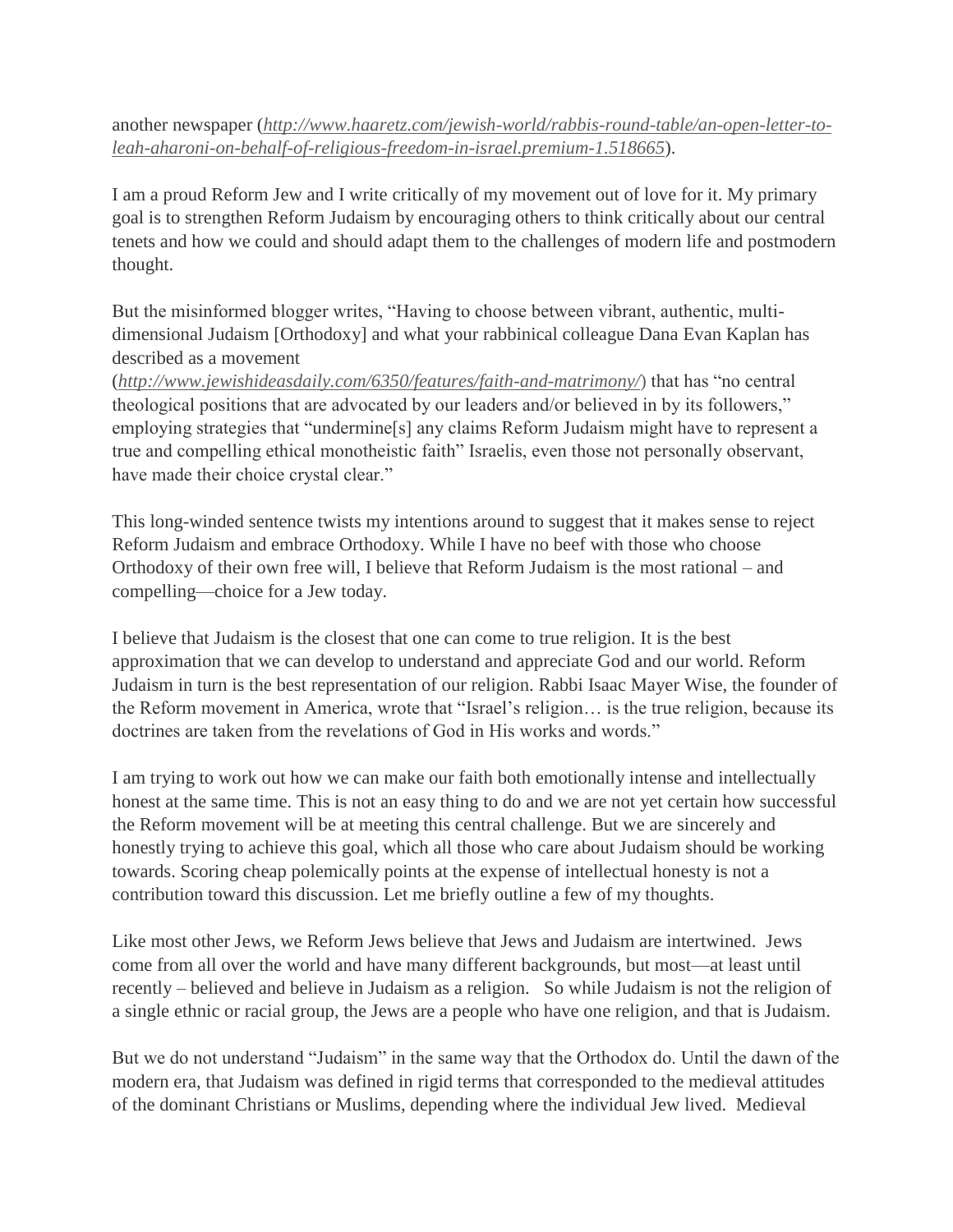Judaism accepted Jewish law as binding because God had given both the written and oral Torah to the Jewish people at Mount Sinai.

Jewish thinkers explained that Judaism believed in God, Torah, and Israel and that these three categories formed the native categories of the religion. God gave the Torah through Moses to Israel, referring to the Jewish people rather than the contemporary State of Israel. Israel was the chosen people and accepted upon themselves special obligations as a consequence of their selection.

These special obligations were incorporated into the corpus of Halacha, Jewish law. Jewish law included regulations governing all aspects of daily life, including not just aspects that we would see as "religious" but also activities ranging from how to wake up in the morning to what one could eat at dinner time.

This relatively homogenous medieval Judaic world began to fall apart as Jews were emancipated in European countries and as enlightenment philosophy began to influence more and more people.

Reform Judaism differs from the other streams of Judaism in the way that it looks at the authority of the Torah, its approach to legal reasoning, its strategies for promoting Judaism, and its view of the world.

There have been serious intellectual challenges to Judaism since the advent of the modern era. Reform Judaism is the form of Judaism best suited to integrate these scholarly insights that have been accepted as valid, including the most contemporary permutations of the documentary hypothesis which sees the Torah as consisting of at least four separate texts that were redacted over a long period.

Reform Jewish thinkers accept a wide variety of interpretations concerning how revelation occurred and what it means in today's world. In contrast, traditionalists believe that the Torah is God's will and that the commandments in the five books of Moses are binding of all Jews.

In terms of legal reasoning, Reform Judaism rejects Jewish law as binding. Elements of that law may continue to be practiced, but if and only if the particular ceremony provides spiritual meaning. The traditionalist accepts the divine authority of the Torah, including the eternal validity of the laws contained in it, and therefore imposes narrow parameters on legitimate legal reasoning.

The Reform movement believes that the Torah can and should be interpreted and reinterpreted to meet the needs of the contemporary Jew. The traditionalist vigorously rejects this relativistic approach, arguing that all Jews must obey the Torah as understood by the ancient sages in its entirety.